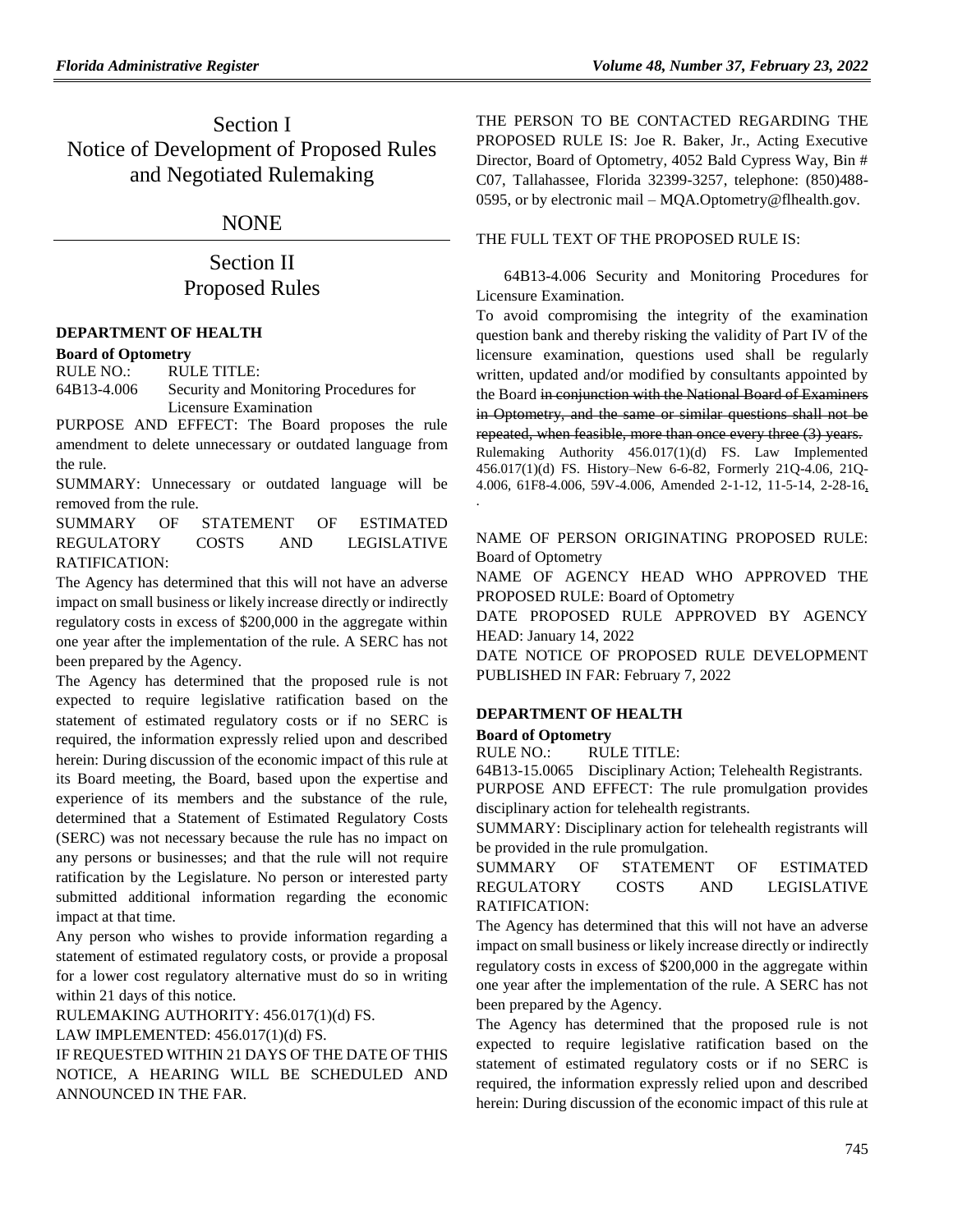its Board meeting, the Board, based upon the expertise and experience of its members and the substance of the rule, determined that a Statement of Estimated Regulatory Costs (SERC) was not necessary because the rule has no impact on any persons or businesses; and that the rule will not require ratification by the Legislature. No person or interested party submitted additional information regarding the economic impact at that time.

Any person who wishes to provide information regarding a statement of estimated regulatory costs, or provide a proposal for a lower cost regulatory alternative must do so in writing within 21 days of this notice.

RULEMAKING AUTHORITY: [456.47\(7\) FS.](https://www.flrules.org/gateway/statute.asp?id=456.47(7)%20FS.)

LAW IMPLEMENTED: [456.47\(4\) FS.](https://www.flrules.org/gateway/statute.asp?id=456.47(4)%20FS.)

IF REQUESTED WITHIN 21 DAYS OF THE DATE OF THIS NOTICE, A HEARING WILL BE SCHEDULED AND ANNOUNCED IN THE FAR.

THE PERSON TO BE CONTACTED REGARDING THE PROPOSED RULE IS: Joe R. Baker, Jr., Acting Executive Director, Board of Optometry, 4052 Bald Cypress Way, Bin # C07, Tallahassee, Florida 32399-3257, telephone: (850)488- 0595, or by electronic mail – MQA.Optometry@flhealth.gov.

### THE FULL TEXT OF THE PROPOSED RULE IS:

64B13-15.0065 Disciplinary Action; Telehealth Registrants.

This rule applies to health care professionals not licensed in Florida but who have registered as a telehealth provider pursuant to Section 456.47(4), Florida Statutes.

(1) For any violation that is designated as a Minor Administrative Violation in rule 64B13-15.003(1), Florida Administrative Code, the range of penalties are as follows:

(a) First violation – Letter of concern.

(b) Second violation – Reprimand.

(2) For any violation that is designated as a Major Administrative Violation in rule 64B13-15.003(1), Florida Administrative Code, the range of penalties are as follows:

(a) First violation – Reprimand to Suspension.

(b) Second violation – Suspension.

(c) Third violation – Revocation.

(3) For any violation that is designated as a Minor Patient Care Violation in rule 64B13-15.005, Florida Statutes, the range of penalties are as follows:

(a) First violation – Letter of Concern.

(b) Second violation – Reprimand.

(4) For any violation that is designated as a Major Patient Care Violation in rule 64B13-15.006(1), Florida Administrative Code, the range of penalties are as follows:

(a) First violation –Suspension.

(b) Second violation – Revocation.

(5) The Board designates a violation of Section  $456.47(4)(i)1$ ., 2., or 3., Florida Statutes, as a Major Administrative Violation.

(6) A suspension may be accompanied by a corrective action plan to be completed prior to reinstatement of the suspended registration or the corrective action plan may follow a suspension for a definite term.

Rulemaking Authority 456.47(7) FS. Law Implemented 456.47(4) FS., History-New .

NAME OF PERSON ORIGINATING PROPOSED RULE: Board of Optometry

NAME OF AGENCY HEAD WHO APPROVED THE PROPOSED RULE: Board of Optometry

DATE PROPOSED RULE APPROVED BY AGENCY HEAD: January 14, 2022

DATE NOTICE OF PROPOSED RULE DEVELOPMENT PUBLISHED IN FAR: February 7, 2022

## **[DEPARTMENT OF HEALTH](https://www.flrules.org/gateway/department.asp?id=64)**

**[Board of Optometry](https://www.flrules.org/gateway/organization.asp?id=304)**

RULE NO.: RULE TITLE:

[64B13-18.002](https://www.flrules.org/gateway/ruleNo.asp?id=64B13-18.002) Formulary of Topical Ocular Pharmaceutical Agents

PURPOSE AND EFFECT: The Board proposes the rule amendment to update the rule and the formulary of topical ocular pharmaceutical agents.

SUMMARY: The formulary of topical ocular pharmaceutical agents will be updated.

SUMMARY OF STATEMENT OF ESTIMATED REGULATORY COSTS AND LEGISLATIVE RATIFICATION:

The Agency has determined that this will not have an adverse impact on small business or likely increase directly or indirectly regulatory costs in excess of \$200,000 in the aggregate within one year after the implementation of the rule. A SERC has not been prepared by the Agency.

The Agency has determined that the proposed rule is not expected to require legislative ratification based on the statement of estimated regulatory costs or if no SERC is required, the information expressly relied upon and described herein: During discussion of the economic impact of this rule at its Board meeting, the Board, based upon the expertise and experience of its members and the substance of the rule, determined that a Statement of Estimated Regulatory Costs (SERC) was not necessary because the rule has no impact on any persons or businesses; and that the rule will not require ratification by the Legislature. No person or interested party submitted additional information regarding the economic impact at that time.

Any person who wishes to provide information regarding a statement of estimated regulatory costs, or provide a proposal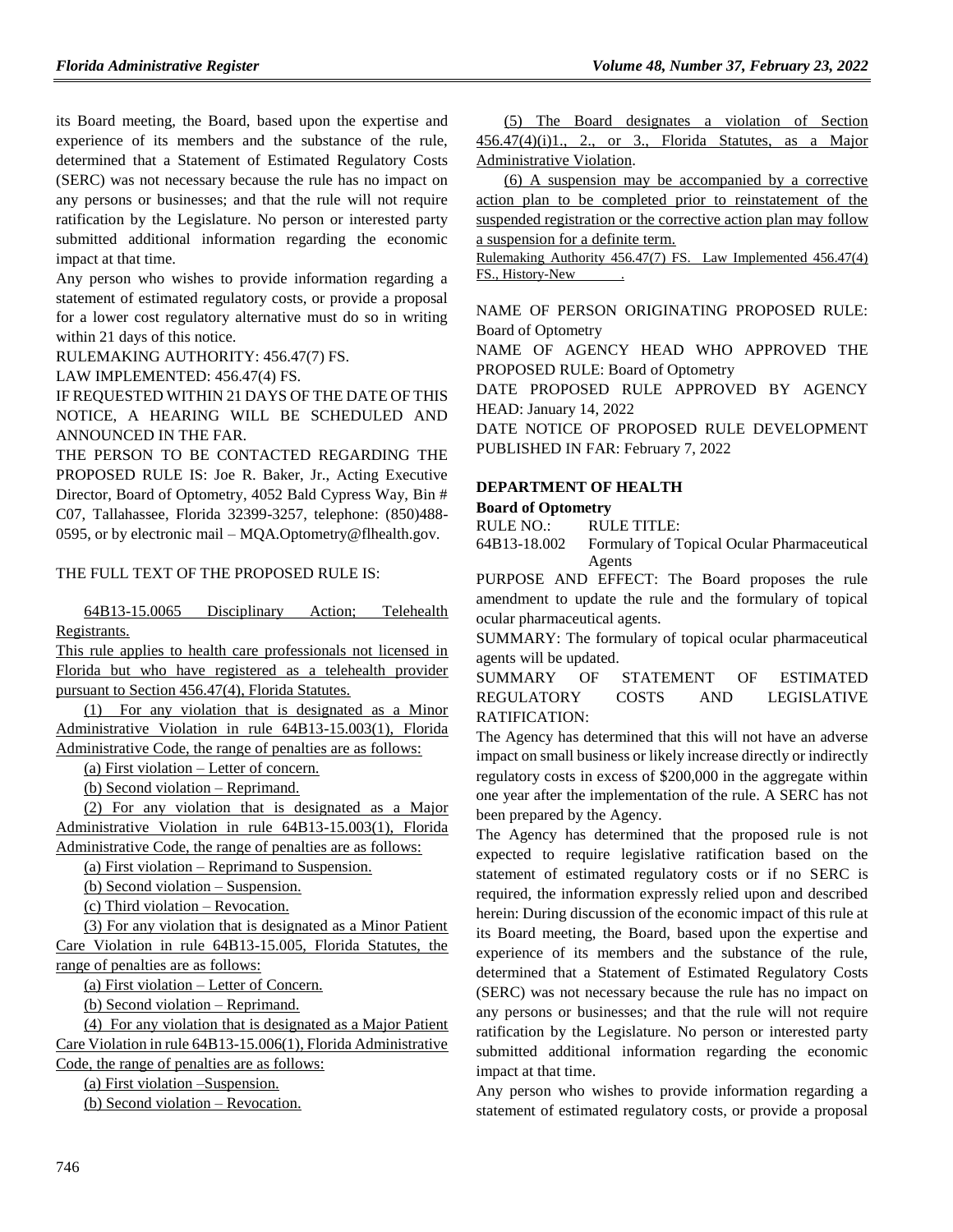for a lower cost regulatory alternative must do so in writing within 21 days of this notice.

RULEMAKING AUTHORITY: [463.005,](https://www.flrules.org/gateway/statute.asp?id=463.005) [463.0055\(2\)\(a\) FS.](https://www.flrules.org/gateway/statute.asp?id=%20463.0055(2)(a)%20FS.) LAW IMPLEMENTED: [463.0055 FS.](https://www.flrules.org/gateway/statute.asp?id=463.0055%20FS.)

IF REQUESTED WITHIN 21 DAYS OF THE DATE OF THIS NOTICE, A HEARING WILL BE SCHEDULED AND ANNOUNCED IN THE FAR.

THE PERSON TO BE CONTACTED REGARDING THE PROPOSED RULE IS: Joe R. Baker, Jr., Acting Executive Director, Board of Optometry, 4052 Bald Cypress Way, Bin # C07, Tallahassee, Florida 32399-3257, telephone: (850)488- 0595, or by electronic mail – MQA.Optometry@flhealth.gov.

#### THE FULL TEXT OF THE PROPOSED RULE IS:

64B13-18.002 Formulary of Topical Ocular Pharmaceutical Agents.

The formulary of topical ocular pharmaceutical agents consists of pharmaceutical agents that are appropriate to treat or diagnose ocular disease and disorders and which a certified optometrist is qualified to administer and prescribe in the practice of optometry pursuant to Section 463.0055(2)(a), F.S. The topical ocular pharmaceutical agents in the formulary include the following legend drugs alone or in combination in concentrations up to those specified, or any lesser concentration:

(1) through (8) No change.

(9) MISCELLANEOUS

.

(a) through (j) No change.

(k) varenicline solution  $-0.03mg$ 

Rulemaking Authority 463.005, 463.0055(2)(a) FS. Law Implemented 463.0055 FS. History–New 3-30-87, Amended 4-5-88, 5-7-90, Formerly 21-18.002, Amended 5-10-92, 1-29-93, Formerly 21Q-18.002, Amended 8-31-93, 7-30-94, Formerly 61F8-18.002, Amended 2-11-96, 4-21-96, 1-12-97, 6-8-97, Formerly 59V-18.002, Amended 6-15-00, 6-7-05, 6-10-06, 6-26-08, 10-16-08, 3-23-09, 6-28-09, 10-18- 09, 4-21-10, 12-26-10, 7-21-11, 11-11-12, 11-29-13, 12-9-13, 4-10-14, 8-14-15, 1-20-17, 8-31-18, 1-25-19, 8-5-19, 3-13-20, 1-5-21, 9-4-21,

NAME OF PERSON ORIGINATING PROPOSED RULE: Board of Optometry

NAME OF AGENCY HEAD WHO APPROVED THE PROPOSED RULE: Board of Optometry

DATE PROPOSED RULE APPROVED BY AGENCY HEAD: January 14, 2022

DATE NOTICE OF PROPOSED RULE DEVELOPMENT PUBLISHED IN FAR: February 7, 2022

# Section III Notice of Changes, Corrections and Withdrawals

### **[DEPARTMENT OF HEALTH](https://www.flrules.org/gateway/department.asp?id=64)**

#### **[Board of Massage Therapy](https://www.flrules.org/gateway/organization.asp?id=330)**

| RULE NO.:   | RULE TITLE:                             |
|-------------|-----------------------------------------|
| 64B7-26.004 | Inspection Upon Application for License |
|             | NOTICE OF CHANGE                        |

Notice is hereby given that the following changes have been made to the proposed rule in accordance with subparagraph 120.54(3)(d)1., F.S., published in Vol. 47 No. 235, December 7, 2021 issue of the Florida Administrative Register.

A previous Notice of Change published for the rule in Vol. 48, No. 03, of the January 5, 2022, issue of the Florida Administrative Register. This change is in response to written comments submitted by the staff of the Joint Administrative Procedures Committee and discussion and subsequent vote by the Board at the public meeting held January 27-28, 2022, in St. Augustine, Florida. The rule shall now read as follows:

#### **64B7-26.004 Inspections.**

(1) Upon receipt of completed application, as incorporated in either rule 64B7-26.007, or 64B7-26.002, F.A.C., as appropriate and fee payment, for a massage establishment license, the Department shall inspect the site, premises, or portion thereof listed on the application. Such inspection shall be to confirm that the site, premises, or portion thereof is to be used for massage therapy as defined by Section 480.033(11), F.S., and that the site, premises, or portion thereof meets the requirements of Rule 64B7-26.003, F.A.C.

(2) No Change.

.

Rulemaking Authority 480.043(1), (2) FS. Law Implemented 480.043(2), (4) FS. History–New 11-27-79, Formerly 21L-26.04, 21L-26.004, Amended 1-9-95, 3-9-95, Formerly 61G11-26.004 Amended

THE PERSON TO BE CONTACTED REGARDING THE PROPOSED RULE IS: Kama Monroe, Executive Director, Board of Massage Therapy, 4052 Bald Cypress Way, Bin # C06, Tallahassee, Florida 32399-3257.

> Section IV Emergency Rules

## **NONE**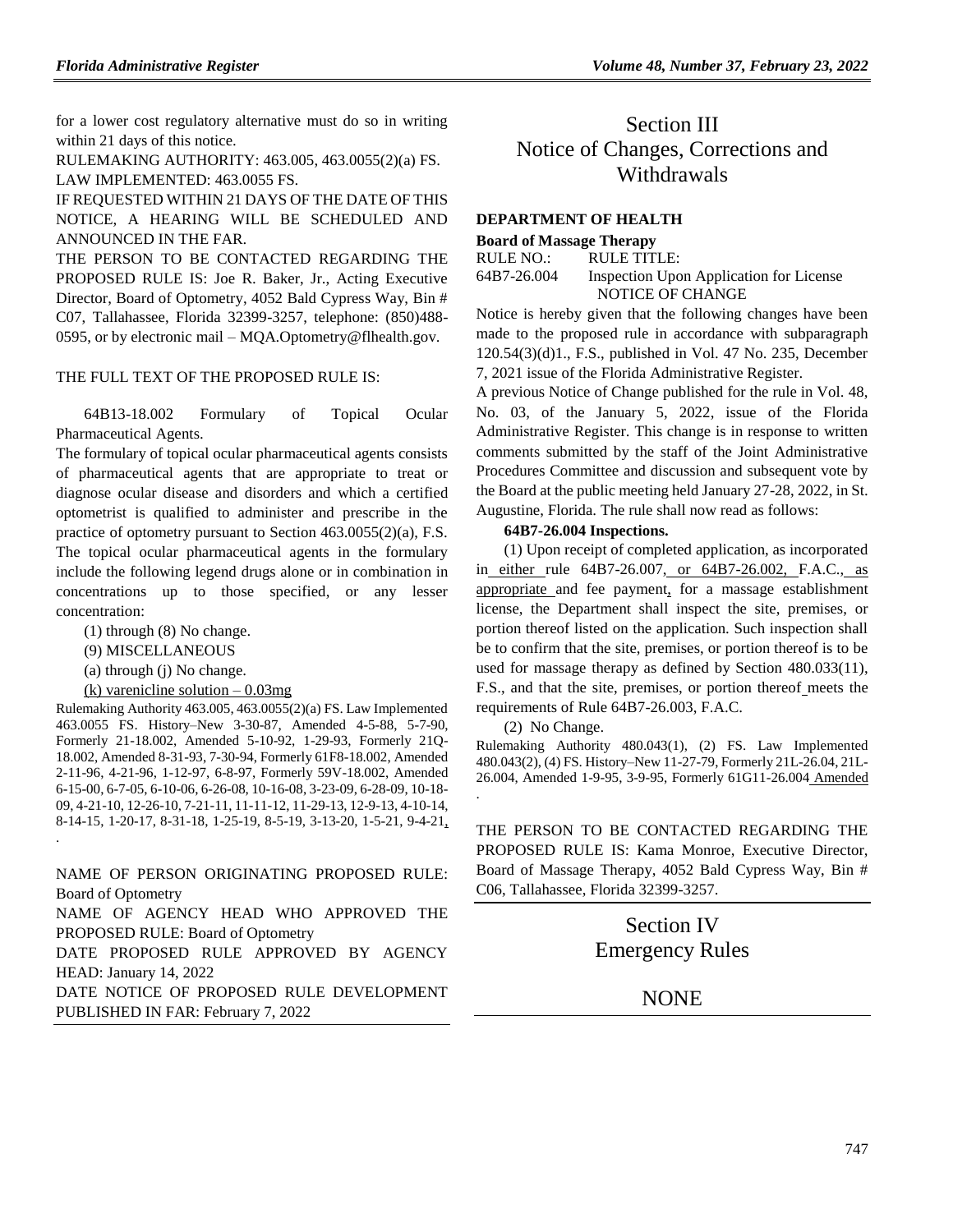# Section V Petitions and Dispositions Regarding Rule Variance or Waiver

## DEPARTMENT OF AGRICULTURE AND CONSUMER **[SERVICES](https://www.flrules.org/gateway/department.asp?id=5)**

[Division of Plant Industry](https://www.flrules.org/gateway/organization.asp?id=162)

RULE NO.: RULE TITLE:

[5B-57.014](https://www.flrules.org/gateway/ruleNo.asp?id=5B-57.014) State Hemp Program

NOTICE IS HEREBY GIVEN that on February 7, 2022, the Florida Department of Agriculture and Consumer Services, received a petition for variance or waiver filed by Terry Hornsby on behalf of TerpLife Labs, LLC, regarding the requirement in subparagraph 5B-57.014(2)(d)2, F.A.C. for Designated laboratories to be registered with the Drug Enforcement Administration (DEA) in accordance with 21 CFR 130.13. Comments on this petition should be filed with the Division of Plant Industry, 1911 SW 34th St., Gainesville, FL 32608 or by electronic mail to Bryan.Benson@FDACS.gov within 14 days of publication of this notice.

A copy of the Petition for Variance or Waiver may be obtained by contacting: Bryan Benson, Deputy Director, Division of Plant Industry, at the above address.

### [DEPARTMENT OF HEALTH](https://www.flrules.org/gateway/department.asp?id=64)

[Board of Podiatric Medicine](https://www.flrules.org/gateway/organization.asp?id=309)

The Board of Podiatric Medicine hereby gives notice: that on February 15, 2022, an Order was filed on the Petition for Variance or Waiver. The Petition for Variance or Waiver was filed by Karen Moon, D.P.M. on January 12, 2022, seeking a temporary variance or waiver of Rule 64B18-17.005, F.A.C., which requires that during the first biennium or within 24 months of initial licensure, whichever ends later, practitioners are required to obtain five (5) hours of continuing education in the subject area of risk management by attending one full day of a meeting of the Board of Podiatric Medicine at which disciplinary hearings are conducted. The practitioner is then exempt from any other continuing education requirements for his or her first renewal except for a 1-hour course on human trafficking and the hours mandated for prevention of medical errors and HIV/AIDS. Petitioner also sought a waiver due to vacancies on the Board, and lack of disciplinary hearings to attend the meeting requirements.

The Notice of Petition for Variance or Waiver was published in Vol.48, No.15, on January 24, 2022, in the Florida Administrative Register. No comments were received on the Petition. The Board, at its meeting held on January 27, 2022, voted to grant the Petition for Variance or Waiver finding that the purpose of the underlying statute would be or has been achieved by other means and that the strict application of the

rule would create a substantial hardship and/or would violate the principles of fairness.

A copy of the Order or additional information may be obtained by contacting: Kimberly Marshall, Executive Director, Board of Podiatric Medicine, 4052 Bald Cypress Way, Bin # C08, Tallahassee, Florida 32399-1708, kimberly.marshall@flhealth.gov.

### [DEPARTMENT OF HEALTH](https://www.flrules.org/gateway/department.asp?id=64)

#### [Board of Podiatric Medicine](https://www.flrules.org/gateway/organization.asp?id=309)

The Board of Podiatric Medicine hereby gives notice: that on February 15, 2022, an Order was filed on the Amended Petition for Variance or Waiver. The Amended Petition for Variance or Waiver was filed by Carl Speer, D.P.M. on December 15, 2021, seeking temporary variance or waiver of Rule 64B18-17.005, F.A.C., which requires that during the first biennium or within 24 months of initial licensure, whichever ends later, practitioners are required to obtain five (5) hours of continuing education in the subject area of risk management by attending one full day of a meeting of the Board of Podiatric Medicine at which disciplinary hearings are conducted. The practitioner is then exempt from any other continuing education requirements for his or her first renewal except for a 1-hour course on human trafficking and the hours mandated for prevention of medical errors and HIV/AIDS. Petitioner also sought a temporary waiver from attending an upcoming Florida Board of Podiatric Medicine meeting due to the lack of board quorum for Risk Management (disciplinary cases).

The Notice of Petition for Variance or Waiver was published in Vol.47, No.247, on December 23, 2021, in the Florida Administrative Register. No comments were received on the Petition. The Board, at its meeting held on January 27, 2022, voted to grant the Amended Petition for Variance or Waiver finding that the purpose of the underlying statute would be or has been achieved by other means and that the strict application of the rule would create a substantial hardship and/or would violate the principles of fairness.

A copy of the Order or additional information may be obtained by contacting: Kimberly Marshall, Executive Director, Board of Podiatric Medicine, 4052 Bald Cypress Way, Bin # C08, Tallahassee, Florida 32399-1708, kimberly.marshall@flhealth.gov.

### [DEPARTMENT OF HEALTH](https://www.flrules.org/gateway/department.asp?id=64)

[Board of Podiatric Medicine](https://www.flrules.org/gateway/organization.asp?id=309)

The Board of Podiatric Medicine hereby gives notice: that on February 15, 2022, an Order was filed on the Petition for Variance or Waiver. The Petition for Variance or Waiver was filed by Zeeshawn Anwar, D.P.M. on January 3, 2022, seeking a temporary variance or waiver of Rule 64B18-17.005, F.A.C., which requires that during the first biennium or within 24 months of initial licensure, whichever ends later, practitioners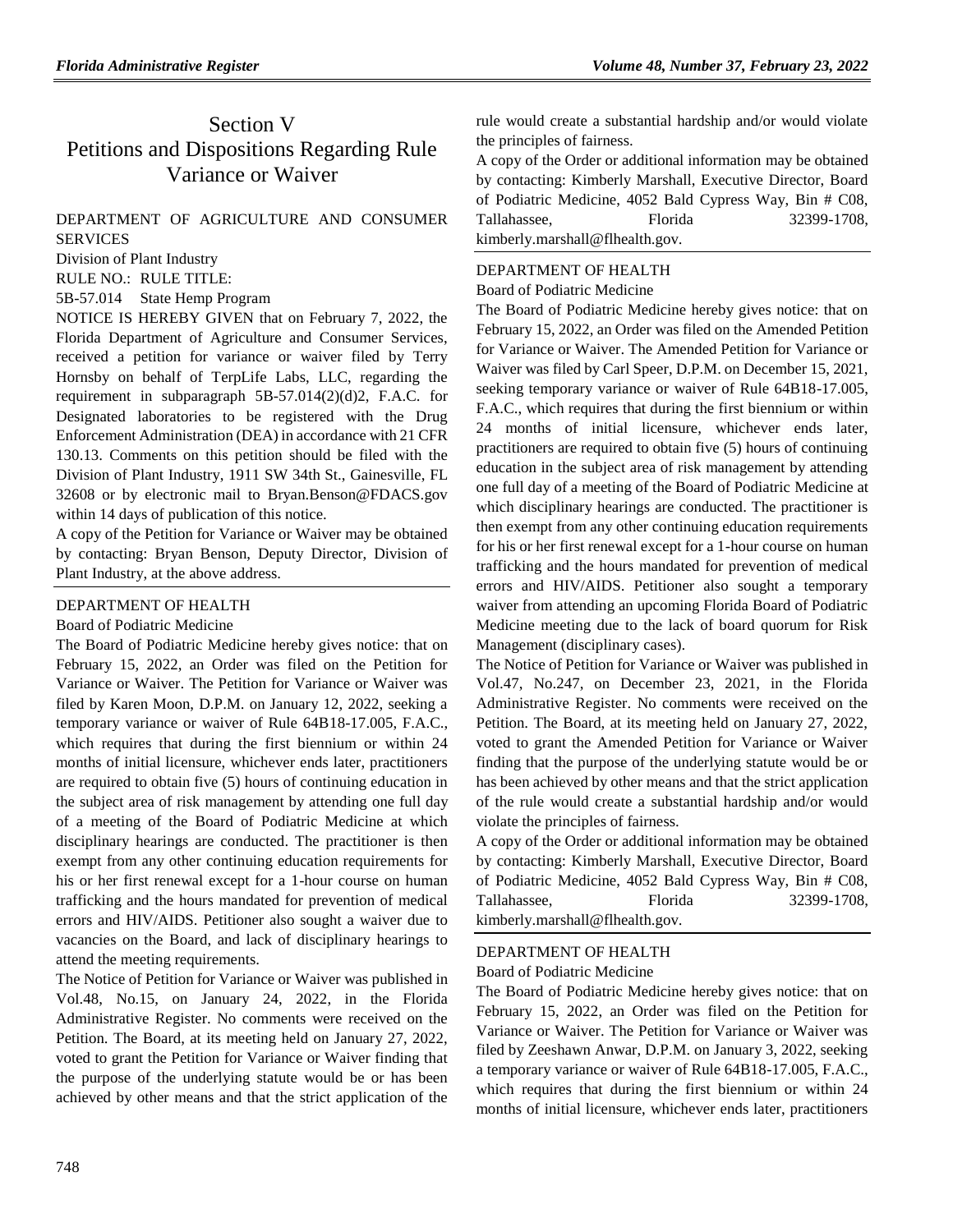are required to obtain five (5) hours of continuing education in the subject area of risk management by attending one full day of a meeting of the Board of Podiatric Medicine at which disciplinary hearings are conducted. The practitioner is then exempt from any other continuing education requirements for his or her first renewal except for a 1-hour course on human trafficking and the hours mandated for prevention of medical errors and HIV/AIDS.

The Notice of Petition for Variance or Waiver was published in Vol.48, No.02, on January 4, 2022, in the Florida Administrative Register. No comments were received on the Petition. The Board, at its meeting held on January 27, 2022, voted to grant the Petition for Variance or Waiver finding that the purpose of the underlying statute would be or has been achieved by other means and that the strict application of the rule would create a substantial hardship and/or would violate the principles of fairness.

A copy of the Order or additional information may be obtained by contacting: Kimberly Marshall, Executive Director, Board of Podiatric Medicine, 4052 Bald Cypress Way, Bin # C08, Tallahassee, Florida 32399-1708, kimberly.marshall@flhealth.gov.

#### [DEPARTMENT OF HEALTH](https://www.flrules.org/gateway/department.asp?id=64)

#### [Board of Podiatric Medicine](https://www.flrules.org/gateway/organization.asp?id=309)

The Board of Podiatric Medicine hereby gives notice: that on February 15, 2022, an Order was filed on the Petition for Variance or Waiver. The Petition for Variance or Waiver was filed by Jessica Taub, D.P.M. on October 21, 2021, seeking a variance or waiver from the requirement to attend a full day of board meetings in which disciplinary hearings are conducted as no disciplinary hearings are currently being conducted.

The Notice of Petition for Variance or Waiver was published in Vol.47, No.208, on October 26, 2021, in the Florida Administrative Register. No comments were received on the Petition. The Board, at its meeting held on January 27, 2022, voted to grant the Petition for Variance or Waiver finding that the purpose of the underlying statute would be or has been achieved by other means and that the strict application of the rule would create a substantial hardship and/or would violate the principles of fairness.

A copy of the Order or additional information may be obtained by contacting: Kimberly Marshall, Executive Director, Board of Podiatric Medicine, 4052 Bald Cypress Way, Bin # C08, Tallahassee, Florida 32399-1708, kimberly.marshall@flhealth.gov.

#### [DEPARTMENT OF CHILDREN AND FAMILIES](https://www.flrules.org/gateway/department.asp?id=65)

[Mental Health Program](https://www.flrules.org/gateway/organization.asp?id=344)

RULE NO.: RULE TITLE:

[65E-4.016](https://www.flrules.org/gateway/ruleNo.asp?id=65E-4.016) Mental Health Residential Treatment Facilities

NOTICE IS HEREBY GIVEN that on February 16, 2022, the Department of Children and Families, received a petition for variance from subsection 65E-4.016(1), Florida Administrative Code, from Lakeview Health Systems, LLC. Subsection 65E-4.016(1), states, in pertinent part, that residential treatment facilities that primarily provide treatment for eating disorders, weight loss programs, substance abuse or other specialty psychiatric treatment program are excluded from licensure under this rule.

A copy of the Petition for Variance or Waiver may be obtained by contacting: Agency Clerk, Department of Children and Families, 2415 North Monroe Street, Suite 400, Tallahassee, FL 32303 or Agency.Clerk@myflfamilies.com.

# Section VI Notice of Meetings, Workshops and Public **Hearings**

#### [DEPARTMENT OF LEGAL AFFAIRS](https://www.flrules.org/gateway/department.asp?id=2)

[Division of Victim Services and Criminal Justice Programs](https://www.flrules.org/gateway/department.asp?id=15) [The Council on the Social Status of Black Men and Boys](https://www.flrules.org/gateway/department.asp?id=15)  [announces a public meeting to which all persons are invited.](https://www.flrules.org/gateway/department.asp?id=15)

[DATE AND TIME: Tuesday, March 17, 2022, Mentors of](https://www.flrules.org/gateway/department.asp?id=15)  [Male African Americans Network \(M.M.A.A.N. Up!\)](https://www.flrules.org/gateway/department.asp?id=15)  [Subcommittee Meeting, 2:00 p.m. –](https://www.flrules.org/gateway/department.asp?id=15) 4:00 p.m.

[PLACE: Please join the meeting from your computer, tablet or](https://www.flrules.org/gateway/department.asp?id=15)  [smartphone. https://meet.goto.com/825267621](https://www.flrules.org/gateway/department.asp?id=15)

[You can also dial in using your phone. United States \(Toll](https://www.flrules.org/gateway/department.asp?id=15)  [Free\): 1\(877\)309-2073, United States: \(646\)749-3129, Access](https://www.flrules.org/gateway/department.asp?id=15)  [Code: 825-267-621](https://www.flrules.org/gateway/department.asp?id=15)

[Join from a video-conferencing room or system. Dial in or type:](https://www.flrules.org/gateway/department.asp?id=15)  [67.217.95.2 or inroomlink.goto.com, Meeting ID: 825 267 621](https://www.flrules.org/gateway/department.asp?id=15)  [or dial directly: 825267621@67.217.95.2 or](https://www.flrules.org/gateway/department.asp?id=15)  [67.217.95.2##825267621](https://www.flrules.org/gateway/department.asp?id=15)

[Get the app now and be ready when your first meeting starts:](https://www.flrules.org/gateway/department.asp?id=15)  [https://meet.goto.com/install.](https://www.flrules.org/gateway/department.asp?id=15)

[GENERAL SUBJECT MATTER TO BE CONSIDERED: The](https://www.flrules.org/gateway/department.asp?id=15)  [Council shall make a systematic study of the conditions](https://www.flrules.org/gateway/department.asp?id=15)  [affecting black men and boys, including, but not limited to,](https://www.flrules.org/gateway/department.asp?id=15)  [homicide rates, arrest and incarceration rate, poverty, violence,](https://www.flrules.org/gateway/department.asp?id=15)  [drug abuse, death rates, disparate annual income levels, school](https://www.flrules.org/gateway/department.asp?id=15)  [performance in all grade levels including postsecondary levels,](https://www.flrules.org/gateway/department.asp?id=15)  [and health issues.](https://www.flrules.org/gateway/department.asp?id=15)

[A copy of the agenda may be obtained by contacting:](https://www.flrules.org/gateway/department.asp?id=15)  [http://www.cssbmb.com.](https://www.flrules.org/gateway/department.asp?id=15)

[Pursuant to the provisions of the Americans with Disabilities](https://www.flrules.org/gateway/department.asp?id=15)  [Act, any person requiring special accommodations to](https://www.flrules.org/gateway/department.asp?id=15)  [participate in this workshop/meeting is asked to advise the](https://www.flrules.org/gateway/department.asp?id=15)  [agency at least 48 hours before the workshop/meeting by](https://www.flrules.org/gateway/department.asp?id=15)  [contacting: The Bureau of Criminal Justice Programs at](https://www.flrules.org/gateway/department.asp?id=15)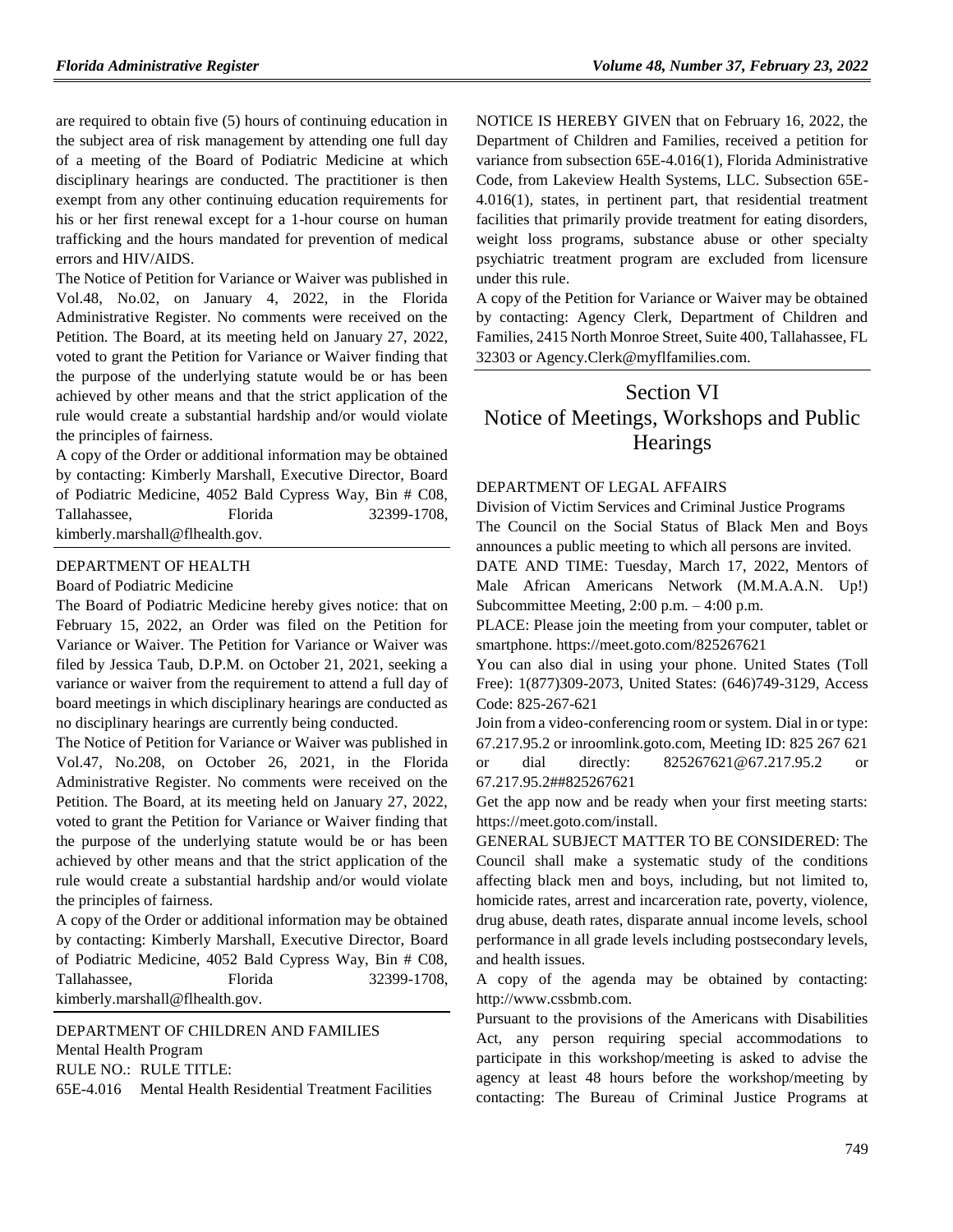[\(850\)414-3300. If you are hearing or speech impaired, please](https://www.flrules.org/gateway/department.asp?id=15)  [contact the agency using the Florida Relay Service, 1\(800\)955-](https://www.flrules.org/gateway/department.asp?id=15) [8771 \(TDD\) or 1\(800\)955-8770 \(Voice\).](https://www.flrules.org/gateway/department.asp?id=15)

[For more information, you may contact: The Bureau of](https://www.flrules.org/gateway/department.asp?id=15)  [Criminal Justice Programs at \(850\)414-3300.](https://www.flrules.org/gateway/department.asp?id=15)

### [DEPARTMENT OF AGRICULTURE AND CONSUMER](https://www.flrules.org/gateway/department.asp?id=15)  [SERVICES](https://www.flrules.org/gateway/department.asp?id=5)

[Division of Agricultural Environmental Services](https://www.flrules.org/gateway/organization.asp?id=165)

[The Pest Control Enforcement Advisory Council \(PCEAC\)](https://www.flrules.org/gateway/department.asp?id=15)  [announces a public meeting to which all persons are invited.](https://www.flrules.org/gateway/department.asp?id=15) [DATE AND TIME: March 9, 2022, 10:00 a.m.](https://www.flrules.org/gateway/department.asp?id=15)

[PLACE: UF/IFAS Mid Florida Research and Education Center,](https://www.flrules.org/gateway/department.asp?id=15)  [2725 South Binion Road, Apopka, FL, phone number](https://www.flrules.org/gateway/department.asp?id=15) 

[\(directions only\): \(407\)884-2034](https://www.flrules.org/gateway/department.asp?id=15) [Video/Teleconference information: GoToMeeting:](https://www.flrules.org/gateway/department.asp?id=15)  [https://global.gotomeeting.com/join/157900821 United States](https://www.flrules.org/gateway/department.asp?id=15)  [\(Toll Free\): 1\(877\)309-2073; United States \(646\)749-3129.](https://www.flrules.org/gateway/department.asp?id=15)

[GENERAL SUBJECT MATTER TO BE CONSIDERED: To](https://www.flrules.org/gateway/department.asp?id=15)  [address the business of the Council.](https://www.flrules.org/gateway/department.asp?id=15)

[A copy of the agenda may be obtained by contacting: Mr. Jerry](https://www.flrules.org/gateway/department.asp?id=15)  [Everton, Chief, Bureau of Licensing and Enforcement,](https://www.flrules.org/gateway/department.asp?id=15)  [\(850\)617-7997, Gerald.Everton@fdacs.gov.](https://www.flrules.org/gateway/department.asp?id=15)

[DEPARTMENT OF HIGHWAY SAFETY AND MOTOR](https://www.flrules.org/gateway/department.asp?id=15)  [VEHICLES](https://www.flrules.org/gateway/department.asp?id=15)

The DEPARTMENT OF HIGHWAY SAFETY AND MOTOR VEHICLES announces a public meeting to which all persons are invited.

DATE AND TIME: March 8, 2022, 2:30 p.m. – 4:00 p.m. ET PLACE: THIS MEETING WILL BE HELD VIA MICROSOFT TEAMS. PLEASE SEE DIAL-IN INFO BELOW.

GENERAL SUBJECT MATTER TO BE CONSIDERED: The Motorist Modernization Advisory Board is meeting to discuss and provide guidance & recommendations on Phase 2 of the Motorist Modernization Program.

### AGENDA

- Roll Call
- Welcome
- Review and Approval of Last Meeting Minutes
- Phase II IV&V Update
- Stakeholder Outreach Update
- MM Phase II Program Update
- Financial Review
- Project Updates
- Communications Update
- Q&A
- Adjourn
- Microsoft Teams meeting

Join on your computer or mobile app: https://teams.microsoft.com/l/meetupjoin/19%3ameeting\_MmFlYmMwYjgtZjRkYS00ZWRiLTlk OTUtYTI3MGNlZDE1ODBm%40thread.v2/0?context=%7b %22Tid%22%3a%2225c7bf74-6ed1-4f3c-af88-

d6c3933606ca%22%2c%22Oid%22%3a%22f12acde9-abbd-

45e0-93b8-12e80c44c029%22%7d or call in (audio only): (850)583-5466, 362353834# United States, Tallahassee, Phone Conference ID: 362 353 834#

A copy of the agenda may be obtained by contacting: The agenda is included above.

Pursuant to the provisions of the Americans with Disabilities Act, any person requiring special accommodations to participate in this workshop/meeting is asked to advise the agency at least 5 days before the workshop/meeting by contacting: Terrence Samuel, 2900 Apalachee Parkway, Room D315, Tallahassee, FL 32399, (850)617-2100. If you are hearing or speech impaired, please contact the agency using the Florida Relay Service, 1(800)955-8771 (TDD) or 1(800)955- 8770 (Voice).

### [WATER MANAGEMENT DISTRICTS](https://www.flrules.org/gateway/department.asp?id=40)

[Southwest Florida Water Management District](https://www.flrules.org/gateway/organization.asp?id=123)

The Southwest Florida Water Management District (SWFWMD) announces a public meeting to which all persons are invited.

DATE AND TIME: Wednesday, March 9, 2022, 2:00 p.m.

PLACE: This meeting is being conducted by means of communications media technology (CMT) via Microsoft Teams at https://bit.ly/33FhzjU or call in (audio only) at (786)749-6127, conference code 967-907-693#.

GENERAL SUBJECT MATTER TO BE CONSIDERED: Springs Coast Steering Committee Meeting. To discuss committee business. Additional instructions regarding viewing of and participation in the meeting are available on the District's website at WaterMatters.org or by calling 1(800)423-1476 and requesting assistance.

A copy of the agenda may be obtained by contacting: WaterMatters.org, Boards, Meetings & Event Calendar, 1(800)423-1476 (FL only) or (352)796-7211.

Pursuant to the provisions of the Americans with Disabilities Act, any person requiring special accommodations to participate in this workshop/meeting is asked to advise the agency at least 5 days before the workshop/meeting by contacting: SWFWMD Human Resources Office Chief at 2379 Broad St., Brooksville, FL 34604-6899, telephone (352)796- 7211 or 1(800)423-1476 (FL only), ext. 4747, or email ADACoordinator@WaterMatters.org. If you are hearing or speech impaired, please contact the agency using the Florida Relay Service, 1(800)955-8771 (TDD) or 1(800)955-8770 (Voice).

If any person decides to appeal any decision made by the Board with respect to any matter considered at this meeting or hearing,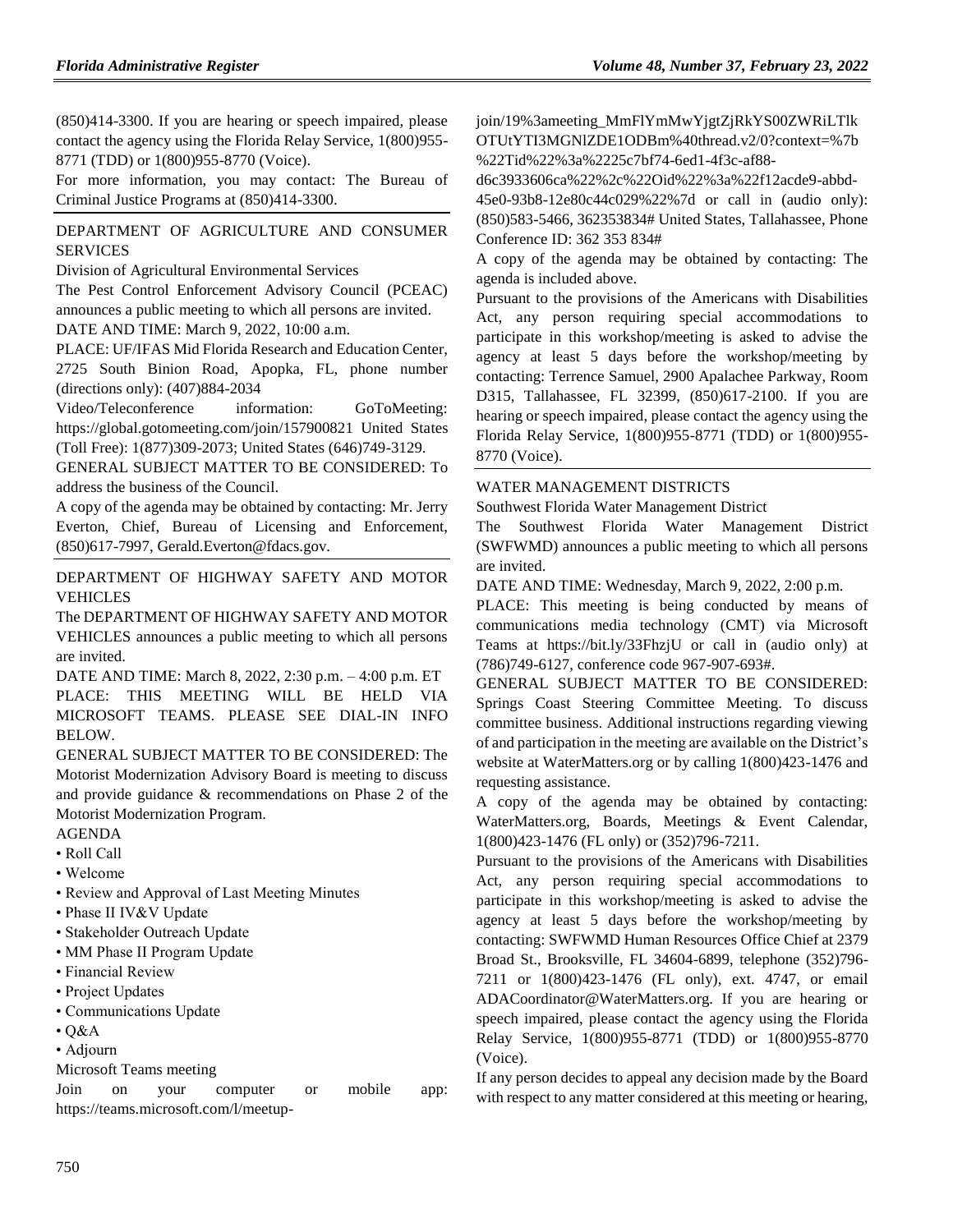he/she will need to ensure that a verbatim record of the proceeding is made, which record includes the testimony and evidence from which the appeal is to be issued.

For more information, you may contact: Lauren.Vossler@WaterMatters.org; 1(800)423-1476 (FL only) or (352)796-7211, x4400 EXE0829.

#### [DEPARTMENT OF ELDER AFFAIRS](https://www.flrules.org/gateway/department.asp?id=58)

The Florida Department of Elder Affairs Senior Community Service Employment Program announces a public meeting to which all persons are invited.

DATE AND TIME: February 23, 2022 – March 9, 2022, until 5:00 p.m.

PLACE: The State Plan Modification is available upon request. To receive an electronic copy, email request to SCSEPInfo@elderaffairs.org.

GENERAL SUBJECT MATTER TO BE CONSIDERED: In order to receive Senior Community Service Employment Program (SCSEP) funding, the Older Americans Act (OAA) requires each state to submit a Strategic State Plan that includes a four-year strategy for the statewide provision of community services and other authorized activities for eligible individuals under the SCSEP.

The Florida Department of Elder Affairs is soliciting comments from the public regarding the 2020-2023 SCSEP State Plan Modification, in compliance with 20 C.F.R. 641.340. The Department of Elder Affairs will be collecting comments from any person who wishes to submit their input on the 2020-2023 SCSEP Strategic State Plan Modification.

Comments must be submitted to: Krysta Carter, SCSEP State Director, at SCSEPInfo@elderaffairs.org, no later than Monday, March 9, 2022, 5:00 p.m.

A copy of the agenda may be obtained by contacting: NA

#### [DEPARTMENT OF MANAGEMENT SERVICES](https://www.flrules.org/gateway/department.asp?id=60)

The Florida E911 Board announces a public meeting to which all persons are invited.

DATE AND TIME: March 16, 2022, 9:00 a.m.

PLACE: Teleconference number: 1(877)309-2073, Conference room: 931-659-037

GENERAL SUBJECT MATTER TO BE CONSIDERED: General Business

A copy of the agenda may be obtained by contacting: Leon Simmonds, (850)921-0041.

Pursuant to the provisions of the Americans with Disabilities Act, any person requiring special accommodations to participate in this workshop/meeting is asked to advise the agency at least 5 days before the workshop/meeting by contacting: Leon Simmonds, (850)921-0041. If you are hearing or speech impaired, please contact the agency using the Florida Relay Service, 1(800)955-8771 (TDD) or 1(800)955-8770 (Voice).

If any person decides to appeal any decision made by the Board with respect to any matter considered at this meeting or hearing, he/she will need to ensure that a verbatim record of the proceeding is made, which record includes the testimony and evidence from which the appeal is to be issued.

For more information, you may contact: Leon Simmonds, (850)921-0041.

#### [DEPARTMENT OF ENVIRONMENTAL PROTECTION](https://www.flrules.org/gateway/department.asp?id=62) [Division of Recreation and Parks](https://www.flrules.org/gateway/organization.asp?id=290)

The Florida Department of Environmental Protection, Division of Recreation and Parks, announces a public meeting to which all persons are invited.

DATE AND TIME: Wednesday, March 9, 2022, 5:30 p.m. – 8:00 p.m. ET

PLACE: Florida Fish and Wildlife Commission Law Enforcement, South Region B Room # 125, 3200 NE 151st St, North Miami, FL 33181

GENERAL SUBJECT MATTER TO BE CONSIDERED: Meeting of advisory group members to discuss, and an opportunity for the public to provide input and comment on, the proposed ten-year management plan update for Oleta River State Park.

A copy of the agenda may be obtained by contacting: Charles E. Smith, Park Manager, Oleta River State Park, 3400 NE 163rd St, North Miami Beach, FL 33160, by email at Charles.E.Smith@floridadep.gov or by phone at (305)919- 1846.

Pursuant to the provisions of the Americans with Disabilities Act, any person requiring special accommodations to participate in this workshop/meeting is asked to advise the agency at least 48 hours before the workshop/meeting by contacting: Charles E. Smith, as listed above. If you are hearing or speech impaired, please contact the agency using the Florida Relay Service, 1(800)955-8771 (TDD) or 1(800)955-8770 (Voice).

### [DEPARTMENT OF ENVIRONMENTAL PROTECTION](https://www.flrules.org/gateway/department.asp?id=62) [Office of the Secretary](https://www.flrules.org/gateway/organization.asp?id=294)

The Florida Department of Environmental Protection announces a public meeting to which all persons are invited. DATE AND TIME: March 3, 2022, 10:00 a.m.

PLACE: Interested parties may participate via GoToWebinar: https://attendee.gotowebinar.com/register/1141738793077005 324

Please register in advance. After registering, you will receive a confirmation email from customercare@gotowebinar.com containing information about joining the webinar.

GENERAL SUBJECT MATTER TO BE CONSIDERED: Staff of the Recreational Trails Program will provide an overview of successfully completing a grant project from start to finish and provide technical assistance to grantees.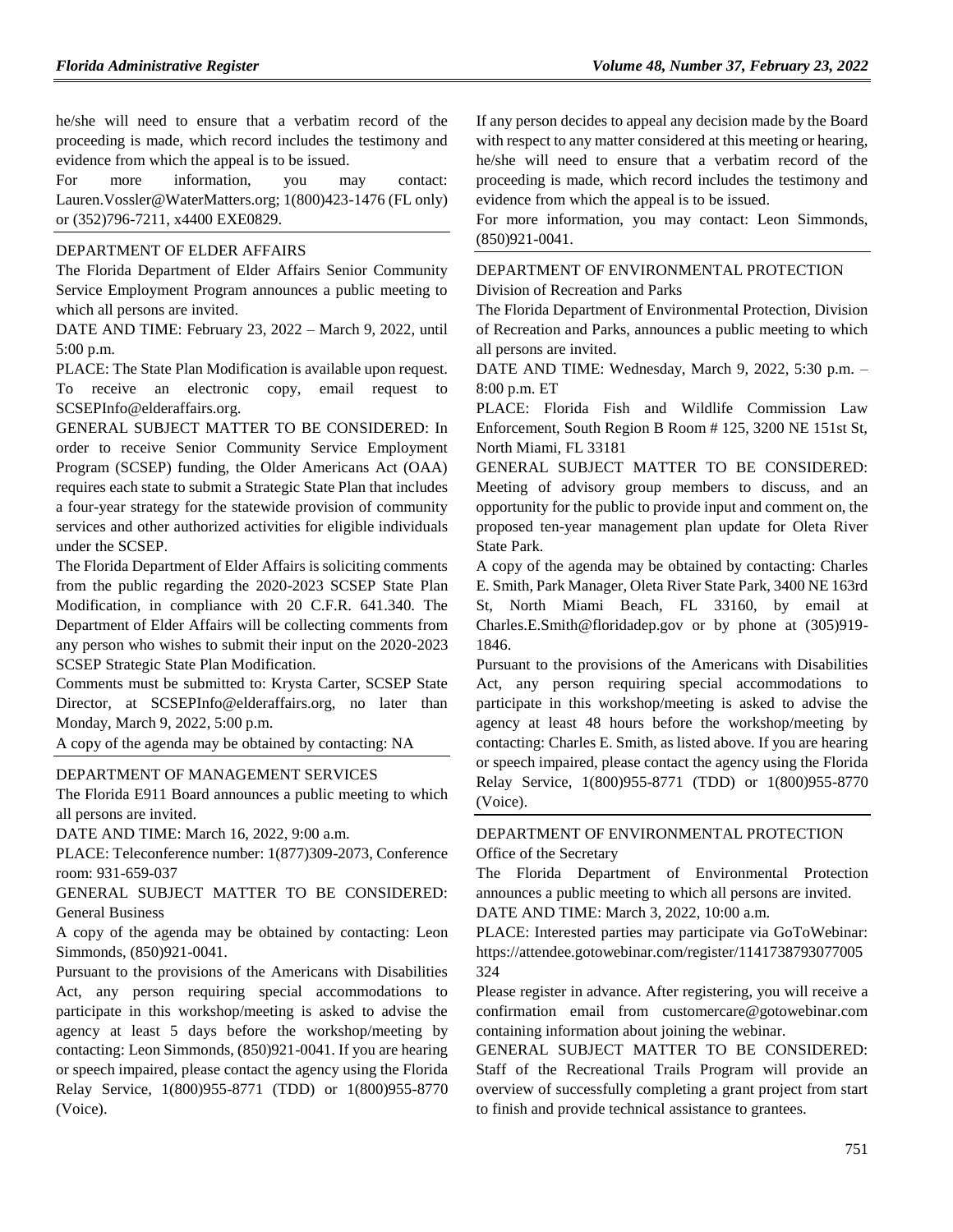A copy of the agenda may be obtained by contacting: Tara Reynolds, Florida Department of Environmental Protection, Land and Recreation Grants Program, 3900 Commonwealth Blvd., Mail Station 585, Tallahassee, Florida 32399-3000, (850)245-2501, Tara.V.Reynolds@floridadep.gov or at https://floridadep.gov/lands/land-and-recreation-

grants/content/rtp-assistance.

Pursuant to the provisions of the Americans with Disabilities Act, any person requiring special accommodations to participate in this workshop/meeting is asked to advise the agency at least 3 days before the workshop/meeting by contacting: Tara Reynolds using the contact information shown above. If you are hearing or speech impaired, please contact the agency using the Florida Relay Service, 1(800)955-8771 (TDD) or 1(800)955-8770 (Voice).

### [DEPARTMENT OF HEALTH](https://www.flrules.org/gateway/department.asp?id=64)

[Board of Speech-Language Pathology and Audiology](https://www.flrules.org/gateway/organization.asp?id=312)

The Board of Speech-Language, Pathology and Audiology announces a public meeting to which all persons are invited. DATE AND TIME: April 22, 2022, 9:00 a.m. ET

PLACE: Please join my meeting from your computer, tablet or smartphone. https://meet.goto.com/363379613 or You can also dial in using your phone. (Toll Free): 1-866-899-4679 Access Code: 363-379-613

GENERAL SUBJECT MATTER TO BE CONSIDERED: General business of the board.

A copy of the agenda may be obtained by contacting: https://floridasspeechaudiology.gov/meeting-information/.

Pursuant to the provisions of the Americans with Disabilities Act, any person requiring special accommodations to participate in this workshop/meeting is asked to advise the agency at least 7 days before the workshop/meeting by contacting: MQA.SpeechLanguage@flhealth.gov. If you are hearing or speech impaired, please contact the agency using the Florida Relay Service, 1(800)955-8771 (TDD) or 1(800)955- 8770 (Voice).

If any person decides to appeal any decision made by the Board with respect to any matter considered at this meeting or hearing, he/she will need to ensure that a verbatim record of the proceeding is made, which record includes the testimony and evidence from which the appeal is to be issued.

#### [DEPARTMENT OF HEALTH](https://www.flrules.org/gateway/department.asp?id=64)

[Division of Public Health Statistics and Performance](https://www.flrules.org/gateway/organization.asp?id=1152)  [Management](https://www.flrules.org/gateway/organization.asp?id=1152)

The Florida Department of Health announces a public meeting to which all persons are invited.

DATE AND TIME: March 31, 2022, 8:00 a.m. – 12:30 p.m. ET PLACE: Florida State (Turnbull) Conference Center, 555 West Pensacola Street, Room 108, Tallahassee, Florida 32306

GENERAL SUBJECT MATTER TO BE CONSIDERED: The purpose of this meeting is to select the objectives for inclusion in the 2022-2026 State Health Improvement Plan.

A copy of the agenda may be obtained by contacting: Bureau of Community Health Assessment at (850)245-4009 or HSP.HealthImprovementPlanning@flhealth.gov.

Pursuant to the provisions of the Americans with Disabilities Act, any person requiring special accommodations to participate in this workshop/meeting is asked to advise the agency at least 7 days before the workshop/meeting by contacting: Bureau of Community Health Assessment at (850)245-4009 or

HSP.HealthImprovementPlanning@flhealth.gov. If you are hearing or speech impaired, please contact the agency using the Florida Relay Service, 1(800)955-8771 (TDD) or 1(800)955- 8770 (Voice).

If any person decides to appeal any decision made by the Board with respect to any matter considered at this meeting or hearing, he/she will need to ensure that a verbatim record of the proceeding is made, which record includes the testimony and evidence from which the appeal is to be issued.

For more information, you may contact: Bureau of Community Health Assessment at (850)245-4009 or HSP.HealthImprovementPlanning@flhealth.gov.

#### [DEPARTMENT OF CHILDREN AND FAMILIES](https://www.flrules.org/gateway/department.asp?id=65)

[Family Safety and Preservation Program](https://www.flrules.org/gateway/organization.asp?id=342)

RULE NO.: RULE TITLE:

[65C-9.004](https://www.flrules.org/gateway/ruleNo.asp?id=65C-9.004) Standards for Unaccompanied Alien Children Homes and Unaccompanied Refugee Minor Programs

The Department of Children and Families announces a hearing to which all persons are invited.

DATE AND TIME: February 24, 2022, 9:00 a.m. – 11:00 a.m. ET

PLACE: Zoom. Join Zoom Meeting: https://us06web.zoom.us/j/85356191029?pwd=WCtKN2x4Y2 M4ZGt5L3FUSCtXM05rdz09, Meeting ID: 853 5619 1029, Passcode: 239814

One tap mobile:

+16465588656,,85356191029#,,,,\*239814# US (New York)

+13017158592,,85356191029#,,,,\*239814# US (Washington DC)

Dial by your location:

(646)558-8656, US (New York)

(301)715-8592, US (Washington DC)

(312)626-6799, US (Chicago)

(720)707-2699, US (Denver)

(253)215-8782, US (Tacoma)

(346)248-7799, US (Houston)

Meeting ID: 853 5619 1029, Passcode: 239814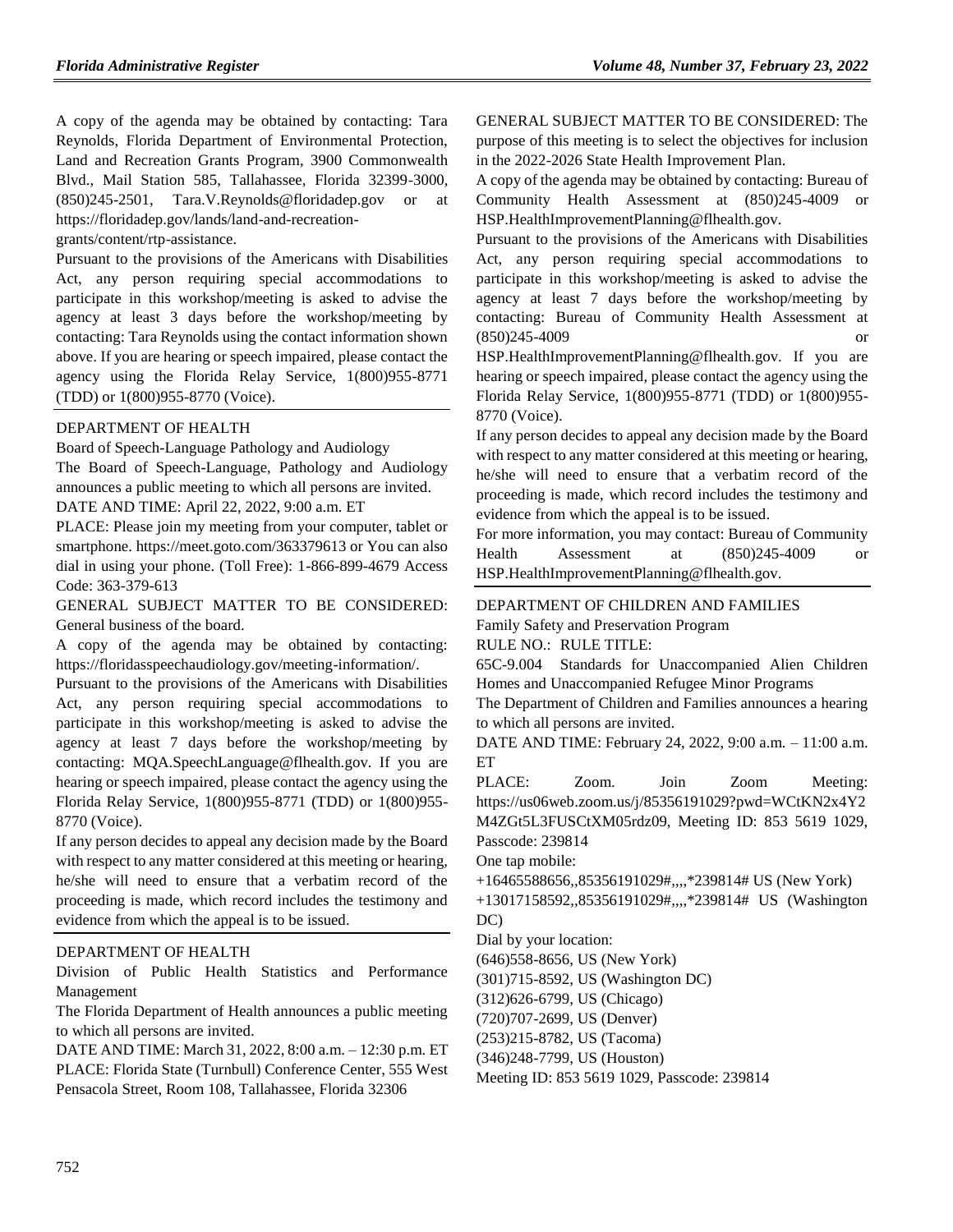Find your local number: https://us06web.zoom.us/u/kdy7nkz0EV

GENERAL SUBJECT MATTER TO BE CONSIDERED: Standards for Unaccompanied Alien Children Homes and Unaccompanied Refugee Minor Programs.

This notice corrects the previous notice of hearing, published on February 10, 2022 in volume 48, number 28 of the Florida Administrative Register, by adding the scheduled time (9:00  $a.m. - 11:00 a.m.$ 

A copy of the agenda may be obtained by contacting: Elizabeth Floyd. Elizabeth can be reached at Elizabeth.Floyd@myflfamilies.com.

[FISH AND WILDLIFE CONSERVATION COMMISSION](https://www.flrules.org/gateway/department.asp?id=68) [Freshwater Fish and Wildlife](https://www.flrules.org/gateway/organization.asp?id=347)

The Florida Fish and Wildlife Conservation Commission announces a public meeting to which all persons are invited.

DATE AND TIME: Wednesday, March 9, 2022, 7:00 p.m.

PLACE: St. Johns County Commissioner Chambers, 500 San Sebatian View, St. Augustine, Florida 32084

GENERAL SUBJECT MATTER TO BE CONSIDERED: To receive public comment regarding considerations for FWC's ten-year Management Plan for the FWC Lead Managed Portions of Guana River Wildlife Management Area (WMA).

This hearing is being held EXCLUSIVELY for discussion of the DRAFT Guana River WMA Management Plan. This meeting is not being held to discuss area hunting or fishing regulations. For more information on the process for FWC rule and regulation development visit our https://myfwc.com/about/rules-regulations/proposed-rulechanges/.

This program receives Federal financial assistance from the U.S. Fish and Wildlife Service. Under Title VI of the 1964 Civil Rights Act, Section 504 of the Rehabilitation Act of 1973, Title II of the Americans with Disabilities Act of 1990, the Age Discrimination Act of 1975, and Title IX of the Education Amendments of 1972, the U.S. Department of the Interior prohibits discrimination on the basis of race, color, national origin, age, sex, or disability.

If you believe that you have been discriminated against in any program, activity, or facility, or if you need more information, please write to: Office of Diversity, Inclusion and Civil Rights, U.S. Department of the Interior, 1849 C Street, NW, Washington, D.C. 20240

A copy of the agenda may be obtained by contacting: A Management Prospectus for Guana River WMA and copy of the agenda is available upon request from Hannah Klein at the Florida Fish and Wildlife Conservation Commission, 620 South Meridian Street, Tallahassee, Florida 32399-1600. Telephone: (850)487-9767 or by e-mail at Hannah.Klein@myfwc.com.

Pursuant to the provisions of the Americans with Disabilities Act, any person requiring special accommodations to participate in this workshop/meeting is asked to advise the agency at least 14 days before the workshop/meeting by contacting: If you are hearing or speech impaired, please contact the agency using the Florida Relay Service, 1(800)955- 8771 (TDD) or 1(800)955-8770 (Voice).

For more information, you may contact: Hannah Klein at (850)487-9767 or hannah.klein@myFWC.com.

### [CITIZENS PROPERTY INSURANCE CORPORATION](https://www.flrules.org/gateway/organization.asp?id=591)

The Citizens Property Insurance Claims Committee announces a public meeting to which all persons are invited.

DATE AND TIME: Thursday, March 10, 2022, 1:00 p.m. ET PLACE: Please visit our website to join via Zoom Webinar: https://www.citizensfla.com/public-meetings or attend

via phone: (786)635-1003, Meeting ID: 985 9321 6531# GENERAL SUBJECT MATTER TO BE CONSIDERED:

Business before the Claims Committee

A copy of the agenda may be obtained by contacting: Barbara Walker, (850)513-3744, 2101 Maryland Circle,

Tallahassee, FL 32303.

Pursuant to the provisions of the Americans with Disabilities Act, any person requiring special accommodations to participate in this workshop/meeting is asked to advise the agency at least 5 days before the workshop/meeting by contacting: Barbara Walker, (850)513-3744, 2101 Maryland Circle,

Tallahassee, FL 32303. If you are hearing or speech impaired, please contact the agency using the Florida Relay Service, 1(800)955-8771 (TDD) or 1(800)955-8770 (Voice).

For more information, you may contact: Barbara Walker, (850)513-3744, 2101 Maryland Circle, Tallahassee, FL 32303.

#### [KITTELSON & ASSOCIATES, INC.](https://www.flrules.org/gateway/organization.asp?id=1009)

The Florida Department of Transportation (FDOT) announces a public meeting to which all persons are invited.

DATE AND TIME: Wednesday, March 2, 2022, 5:30 p.m.

PLACE: Virtually on GoTo Webinar; By phone at 1(877)309- 2071, with passcode 749-437-758; In-Person at Venue on the Lake / Maitland Civic Center

GENERAL SUBJECT MATTER TO BE CONSIDERED: A public meeting will be held regarding project plans on U.S. 17/92 (N. Orlando Avenue), S.R. 414 (Maitland Boulevard), and Maitland Avenue within the City of Maitland. (FPID no. 962200-1)

The purpose of this project is to evaluate possible improvements along segments of U.S. 17/92 (Orlando Avenue), S.R. 414 (Maitland Boulevard), and Maitland Avenue to improve multimodal safety, operations, and connectivity. The public meeting is being held to present information and receive community feedback.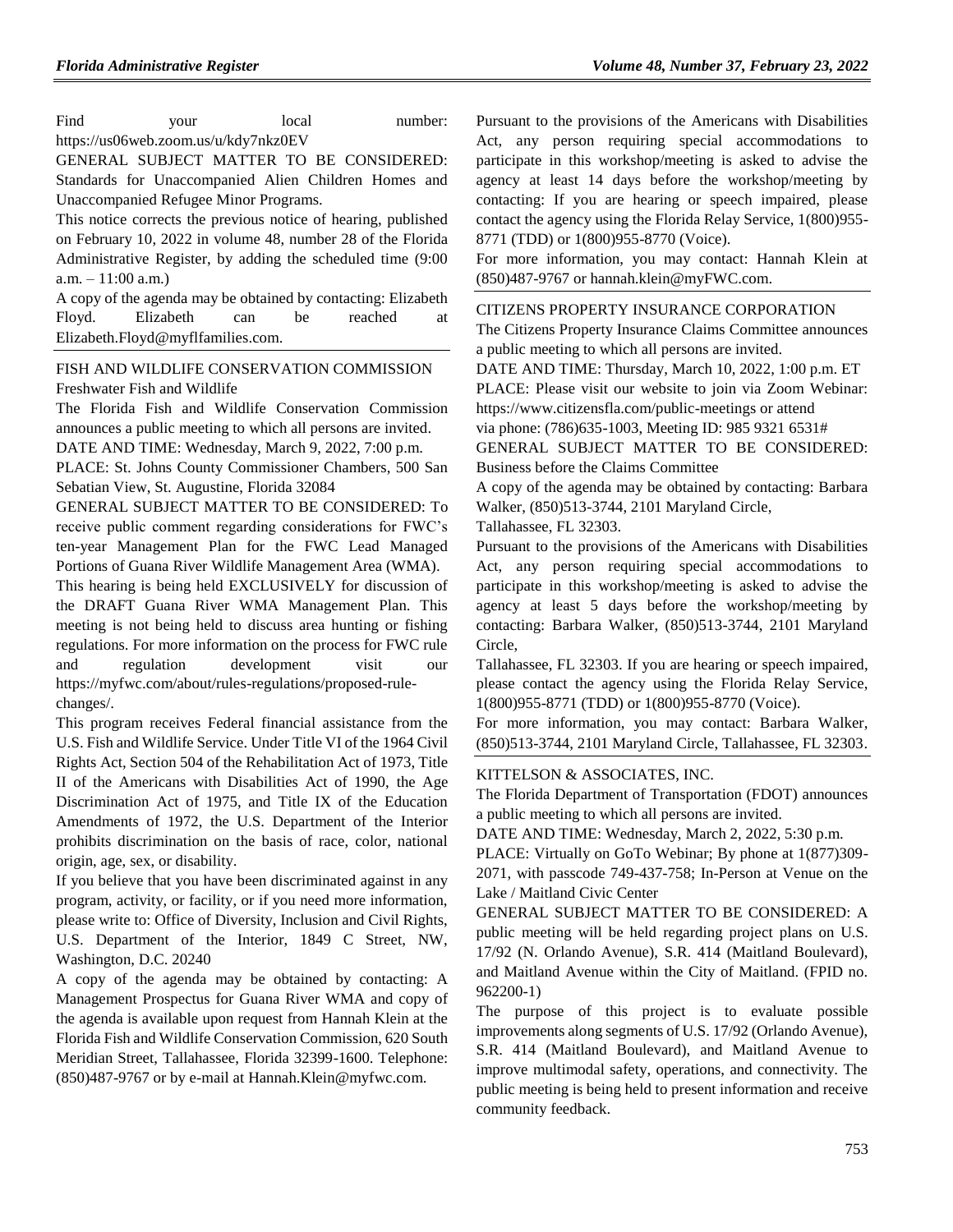The Department is offering multiple ways for the community to participate in the meeting. All participants, regardless of platform they choose, will receive the same information on the proposed project.

Virtual Option: Interested persons may join the Virtual Public Meeting (VPM) from a computer, tablet, or mobile device. A VPM is a free live presentation or webinar over the internet. For this option, advance registration is required by visiting https://bit.ly/MaitlandAreawideStudy. Once registered, participants will receive a confirmation email containing information about joining the meeting online. Please note, Internet Explorer cannot be used to register or attend this webinar. If joining online, please allow adequate log-in time to view the presentation in its entirety.

Phone Option (Listen Only): Participants may join the meeting in listen-only mode by dialing 1(877)309-2071, and entering the passcode 749-437-758 when prompted.

In-Person Open House Option: Participants may attend in person by going to Venue on the Lake / Maitland Civic Center at 641 S. Maitland Avenue., Maitland, FL 32751 anytime between 5:30 p.m. – 7:00 p.m. to view a looping presentation and project displays, speak with project team members, and submit comments or questions. If attending in person, please remember to follow all safety and sanitation guidelines. If you are feeling unwell, please consider attending the meeting virtually or by phone.

Attendees will be asked to follow all safety and sanitation guidelines as well as adhere to any local ordinances. Persons who are not feeling well should not attend the in-person meeting.

All meeting materials, including the presentation, will be available on the project website at https://www.cflroads.com/project/962200-1 prior to the meeting.

FDOT is sending notices to all property owners, business owners, interested persons and organizations to provide the opportunity to offer comments and express their views regarding this project and the proposed improvements.

Public participation is solicited without regard to race, color, national origin, age, sex, religion, disability, or family status. Persons wishing to express their concerns relative to FDOT compliance with Title VI may do so by contacting Jennifer Smith, FDOT District Five Title VI Coordinator, at Jennifer.Smith2@dot.state.fl.us.

A copy of the agenda may be obtained by contacting: Not applicable.

Pursuant to the provisions of the Americans with Disabilities Act, any person requiring special accommodations to participate in this workshop/meeting is asked to advise the agency at least 7 days before the workshop/meeting by contacting: Like Liu at (407)373-1129 or lliu@kittelson.com. If you are hearing or speech impaired, please contact us by using the Florida Relay Service, 1(800)955-8771 (TDD) or 1(800)955-8770 (Voice). If you are hearing or speech impaired, please contact the agency using the Florida Relay Service, 1(800)955-8771 (TDD) or 1(800)955-8770 (Voice).

For more information, you may contact: FDOT Manager Ennis Davis, AICP by phone at (386)943-5422, or by email at Ennis.Davis@dot.state.fl.us, or U.S. mail at Florida Department of Transportation, 719 South Woodland Boulevard, M.S. 501, DeLand, FL 32720. Information about this project is also available online at www.cflroads.com. Simply type 962200-1. in the search box, click "go" and then select the project. We encourage you to participate in the Maitland Areawide Study public meeting.

### [THE CORRADINO GROUP, INC.](https://www.flrules.org/gateway/organization.asp?id=1048)

The Florida Department of Transportation announces a public meeting to which all persons are invited.

DATE AND TIME: Wednesday, March 2, 2022, 5:00 p.m. – 7:00 p.m.

PLACE: The Stranahan House Museum, 335 SE 6th Avenue, Fort Lauderdale, FL 33301

GENERAL SUBJECT MATTER TO BE CONSIDERED: The Florida Department of Transportation will host a public update meeting to provide details of the upcoming plaza phase construction, as part of the Henry E. Kinney Tunnel Improvements and Pedestrian Plaza Project. Improvements being made as part of this construction phase consist of extending the tunnel to accommodate a pedestrian plaza which will include new fountains, seating facilities, re-designed brick pavers, and artificial turf; reconstructing the intersection of Las Olas Boulevard at SE 6th Avenue; and installing new landscaping (i.e., palms, shade trees, planters, and shrubs).

The project update meeting will have an informal format with no formal presentation. Project staff will be available to answer questions regarding access to businesses, lane closures, and other project-related information.

A copy of the agenda may be obtained by contacting: There will be no agenda.

Pursuant to the provisions of the Americans with Disabilities Act, any person requiring special accommodations to participate in this workshop/meeting is asked to advise the agency at least 7 days before the workshop/meeting by contacting: Americans with Disability Act info: Sharon Signh hagyan, Title VI Coordinator at (954)777-4190 or sharon.singhhagyan@dot.state.fl.us. If you are hearing or speech impaired, please contact the agency using the Florida Relay Service, 1(800)955-8771 (TDD) or 1(800)955-8770 (Voice).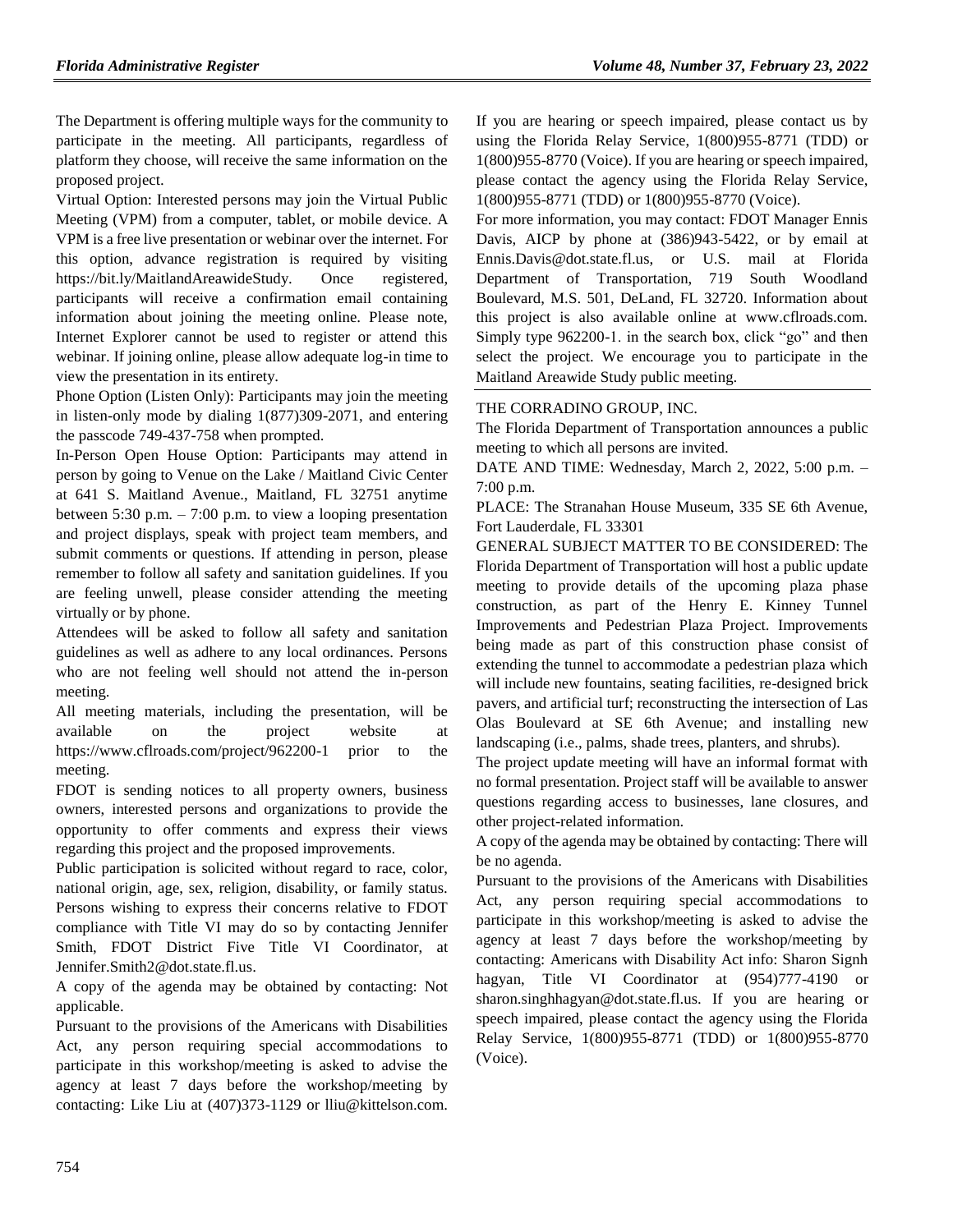For more information, you may contact: Daniela Silva, Community Outreach Specialist/ Project Spokesperson at (786)441-3088 or msilva@corradino.com.

# Section VII Notice of Petitions and Dispositions Regarding Declaratory Statements

### [PUBLIC SERVICE COMMISSION](https://www.flrules.org/gateway/department.asp?id=25)

NOTICE IS HEREBY GIVEN that EcoSmart Solution, LLC's, Notice of Withdrawal of Petition for Declaratory Statement was filed with the Florida Public Service Commission on February 21, 2022. The Petition for Declaratory Statement was filed with the Commission on January 10, 2022, and the Notice of Declaratory Statement was published in the January 12, 2022, Florida Administrative Register, Vol. 48/08.

Docket No. 20220017-EU

Please refer all comments to: Kathryn G.W. Cowdery, Office of the General Counsel, [kcowdery@psc.state.fl.us,](mailto:kcowdery@psc.state.fl.us) (850)413- 6216.

# Section VIII Notice of Petitions and Dispositions Regarding the Validity of Rules

Notice of Petition for Administrative Determination has been filed with the Division of Administrative Hearings on the following rules:

## **NONE**

Notice of Disposition of Petition for Administrative Determination has been filed with the Division of Administrative Hearings on the following rules:

## **NONE**

Section IX Notice of Petitions and Dispositions Regarding Non-rule Policy Challenges

## **NONE**

Section X Announcements and Objection Reports of the Joint Administrative Procedures **Committee** 

## NONE

# Section XI Notices Regarding Bids, Proposals and Purchasing

[PASCO COUNTY BOARD OF COUNTY](https://www.flrules.org/gateway/organization.asp?id=1352)  **[COMMISSIONERS](https://www.flrules.org/gateway/organization.asp?id=1352)** IFB-SN-22-078 IFB-SN-22-078 SOUTHEAST WASTEWATER TREATMENT PLANT IMPROVEMENTS & EXPANSION; APRIL 5, 2022, 1:30 P.M.; [WWW.BIDNETDIRECT.COM](http://www.bidnetdirect.com/)

# Section XII Miscellaneous

## **[DEPARTMENT OF STATE](https://www.flrules.org/gateway/department.asp?id=1)**

Index of Administrative Rules Filed with the Secretary of State

Pursuant to subparagraph  $120.55(1)(b)6. - 7$ ., F.S., the below list of rules were filed in the Office of the Secretary of State between 3:00 p.m., Wednesday, February 16, 2022 and 3:00 p.m., Tuesday, February 22, 2022.

| Rule No.   | <b>File Date</b> | <b>Effective</b> |
|------------|------------------|------------------|
|            |                  | Date             |
| $2B-1.003$ | 2/17/2022        | 3/9/2022         |
| 5K-4.020   | 2/22/2022        | 3/14/2022        |
| 62-503.200 | 2/17/2022        | 3/9/2022         |
| 62-503.300 | 2/17/2022        | 3/9/2022         |
| 62-503.430 | 2/17/2022        | 3/9/2022         |
| 62-503.500 | 2/17/2022        | 3/9/2022         |
| 62-503.700 | 2/17/2022        | 3/9/2022         |
| 62-503.751 | 2/17/2022        | 3/9/2022         |
| 62-503.800 | 2/17/2022        | 3/9/2022         |
| 62-552.200 | 2/17/2022        | 3/9/2022         |
| 62-552.300 | 2/17/2022        | 3/9/2022         |
| 62-552.430 | 2/17/2022        | 3/9/2022         |
| 62-552.680 | 2/17/2022        | 3/9/2022         |
| 62-552.700 | 2/17/2022        | 3/9/2022         |
| 62-552.800 | 2/17/2022        | 3/9/2022         |
| 62-701.805 | 2/17/2022        | 3/9/2022         |
| 62-701.900 | 2/17/2022        | 3/9/2022         |
| 62-788.101 | 2/17/2022        | 3/9/2022         |
| 62-788.151 | 2/17/2022        | 3/9/2022         |
| 62-788.201 | 2/17/2022        | 3/9/2022         |
| 62-788.301 | 2/17/2022        | 3/9/2022         |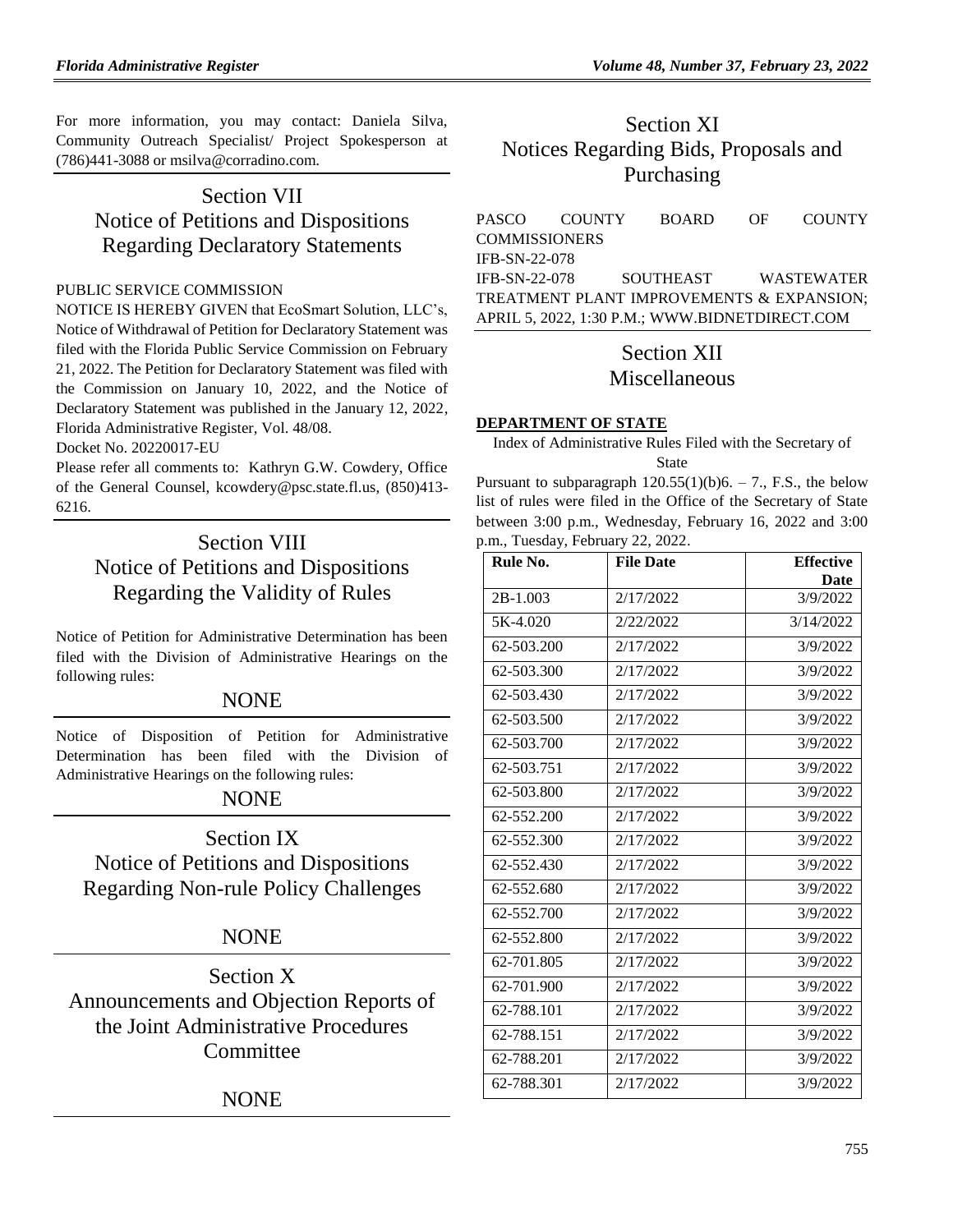| 62-788.311   | 2/17/2022                                                                                                                     | 3/9/2022                      |
|--------------|-------------------------------------------------------------------------------------------------------------------------------|-------------------------------|
| 62-788.321   | 2/17/2022                                                                                                                     | 3/9/2022                      |
| 62-788.331   | 2/17/2022                                                                                                                     | 3/9/2022                      |
| 62-788.341   | 2/17/2022                                                                                                                     | 3/9/2022                      |
| 62-788.401   | 2/17/2022                                                                                                                     | 3/9/2022                      |
| 64B7-26.0035 | 2/21/2022                                                                                                                     | 3/13/2022                     |
| 64B8-3.004   | 2/18/2022                                                                                                                     | 3/10/2022                     |
| 64B8-9.009   | 2/18/2022                                                                                                                     | 3/10/2022                     |
| 64B8-30.005  | 2/18/2022                                                                                                                     | 3/10/2022                     |
| 64B8-30.008  | 2/18/2022                                                                                                                     | 3/10/2022                     |
| 64B15-6.0035 | 2/18/2022                                                                                                                     | 3/10/2022                     |
| 64B15-6.0038 | 2/18/2022                                                                                                                     | 3/10/2022                     |
| 64B16-30.001 | 2/21/2022                                                                                                                     | 3/13/2022                     |
| 64ER22-1     | 2/17/2022                                                                                                                     | 2/17/2022                     |
|              |                                                                                                                               |                               |
|              | <b>LIST OF RULES AWAITING LEGISLATIVE</b><br>APPROVAL SECTIONS 120.541(3), 373.139(7)<br>AND/OR 373.1391(6), FLORIDA STATUTES |                               |
| Rule No.     | <b>File Date</b>                                                                                                              | <b>Effective</b>              |
| 5K-4.020     | 12/10/2021                                                                                                                    | Date<br>**/**/****            |
| 5K-4.035     | 12/10/2021                                                                                                                    | **/**/****                    |
| 5K-4.045     | 12/10/2021                                                                                                                    | **/**/****                    |
| 60FF1-5.009  | 7/21/2016                                                                                                                     | **/**/****                    |
| 60P-1.003    | 12/8/2021                                                                                                                     | **/**/****                    |
| 60P2.002     | 11/5/2019                                                                                                                     | **/**/****                    |
| 60P-2.003    | 11/5/2019                                                                                                                     | **/**/****                    |
| 62-600.405   | 11/16/2021                                                                                                                    | **/**/****                    |
| 62-600.705   | 11/16/2021                                                                                                                    | **/**/****                    |
| 62-600.720   | 11/16/2021                                                                                                                    | **/**/****                    |
| 64B8-10.003  | 12/9/2015                                                                                                                     | $***$ /** /****<br>**/**/**** |

## [DEPARTMENT OF HIGHWAY SAFETY AND MOTOR](https://www.flrules.org/gateway/department.asp?id=15)  [VEHICLES](https://www.flrules.org/gateway/department.asp?id=15)

[Division of Motor Vehicles](https://www.flrules.org/gateway/organization.asp?id=42)

Establishment of Golf Car Depot Holdings, LLC, dba Golf Car Depot Superstore, line-make TOMB

Notice of Publication for a New Point

Franchise Motor Vehicle Dealer in a County of More

than 300,000 Population

Pursuant to Section 320.642, Florida Statutes, notice is given that Columbia Vehicle Group, Inc., intends to allow the establishment of Golf Car Depot Holdings, LLC, dba Golf Car Depot Superstore as a dealership for the sale of low-speed vehicle manufactured by Columbia Vehicle Group, Inc. (linemake TOMB) at 7240 Bird Road, Suite A, Miami, (Miami-Dade County), Florida 33155, on or after March 25, 2022.

The name and address of the dealer operator(s) and principal investor(s) of Golf Car Depot Holdings, LLC are dealer operator(s): Cullan F. Meathe, 9675 NW 12th Suite A, Doral, Florida 33172; principal investor(s): Golf Car Management, LLC, 633 Southeast 3rd Avenue Suite 4R, Fort Lauderdale, Florida 33301.

The notice indicates intent to establish the new point location in a county of more than 300,000 population, according to the latest population estimates of the University of Florida, Bureau of Economic and Business Research.

Certain dealerships of the same line-make may have standing, pursuant to Section 320.642, Florida Statutes, to file a petition or complaint protesting the application.

Written petitions or complaints must be received by the Department of Highway Safety and Motor Vehicles within 30 days of the date of publication of this notice and must be submitted to: Sondra L. Howard, Administrator, Dealer License Section, Department of Highway Safety and Motor Vehicles, Room A-312 MS65, Neil Kirkman Building, 2900 Apalachee Parkway, Tallahassee, Florida 32399-0635.

A copy of such petition or complaint must also be sent by US Mail to: Kelly Kallner, Columbia Vehicle Group, Inc., 1115 Commercial Avenue, Reedsburg, Wisconsin 53959.

If no petitions or complaints are received within 30 days of the date of publication, a final order will be issued by the Department of Highway Safety and Motor Vehicles approving the establishment of the dealership, subject to the applicant's compliance with the provisions of Chapter 320, Florida Statutes.

### [DEPARTMENT OF HIGHWAY SAFETY AND MOTOR](https://www.flrules.org/gateway/department.asp?id=15)  [VEHICLES](https://www.flrules.org/gateway/department.asp?id=15)

[Division of Motor Vehicles](https://www.flrules.org/gateway/organization.asp?id=42)

Establishment of Golf Car Depot Holdings, LLC, dba Golf Car Depot Superstore. 9525, line-make TOMB

Notice of Publication for a New Point

Franchise Motor Vehicle Dealer in a County of More

than 300,000 Population

Pursuant to Section 320.642, Florida Statutes, notice is given that Columbia Vehicle Group, Inc., intends to allow the establishment of Golf Car Depot Holdings, LLC, dba Golf Car Depot Superstore as a dealership for the sale of low-speed vehicle manufactured by Columbia Vehicle Group, Inc. (linemake TOMB) at 9525 Northwest 12th Street, Suite A, Doral, (Miami-Dade County), Florida 33172, on or after March 25, 2022.

The name and address of the dealer operator(s) and principal investor(s) of Golf Car Depot Holdings, LLC are dealer